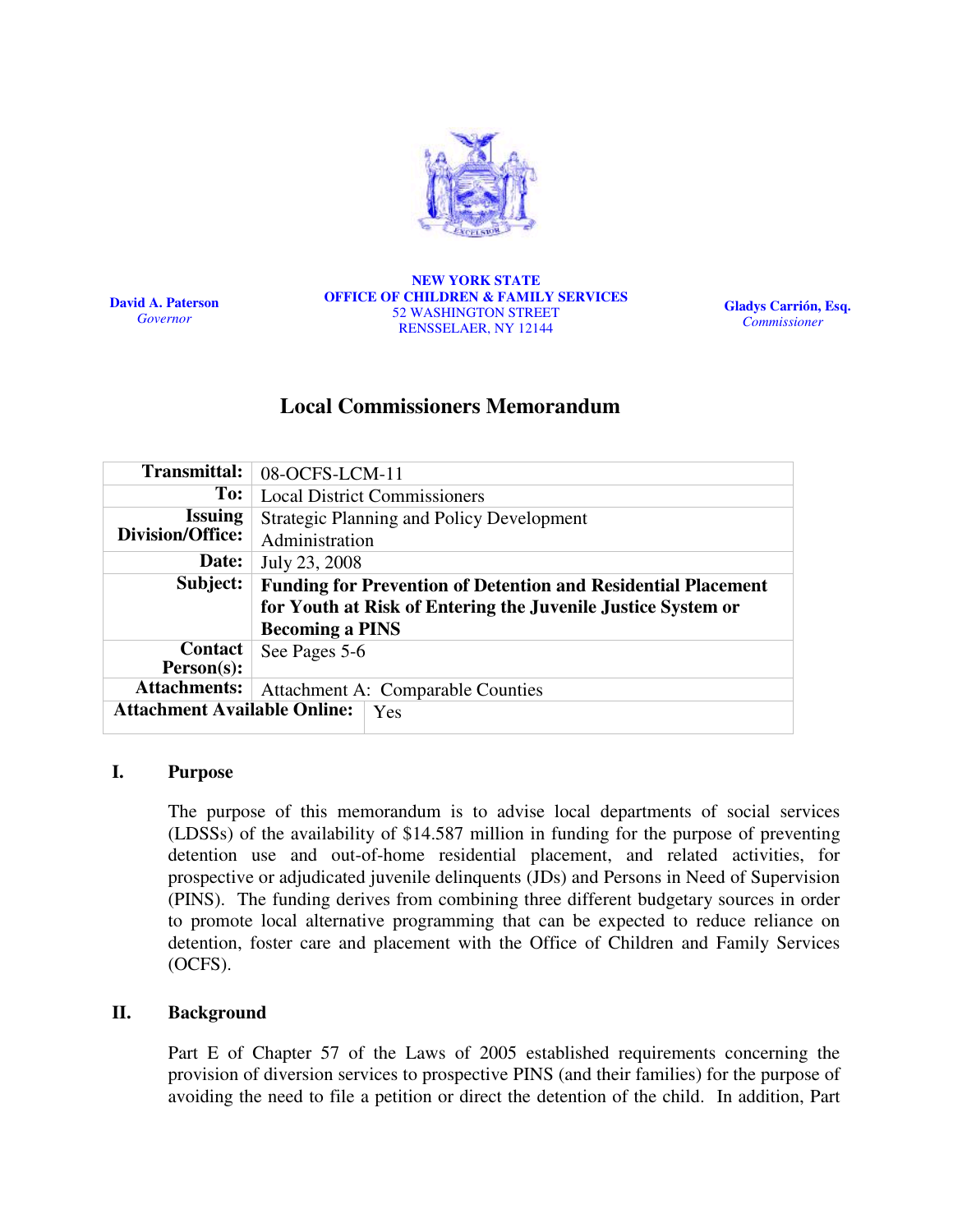DD of Chapter 57 of the Laws of 2008 established additional requirements regarding detention for juvenile delinquents, including the following:

- The court shall not direct detention unless available alternatives to detention, including conditional release, would not be appropriate;
- Any finding directing detention shall state the facts and reasons for such finding;
- If the court makes a finding that detention is necessary, the court may consider electronic monitoring, where applicable, as a condition of release, if it would reduce the substantial probability that the youth would not return to court on the return date, or the serious risk that the youth may, before the return date, commit an act that if committed by an adult would constitute a crime.

There is little evidence that detention or residential placement of prospective or adjudicated JDs or PINS youth results in better long-term outcomes for such youth. In fact, there is mounting evidence that the deeper a youth gets in the juvenile justice system, the more likely he/she will have subsequent involvement with either the juvenile or adult justice system. Additionally, disproportional representation of African-American and Latino youth increases as youth become further involved in the juvenile justice system. At the same time, detention services are quite expensive, and the use of alternatives such as respite and crisis counseling may be less costly and, more importantly, may avert expensive long-term costs such as out-of-home placement in some instances. While detention and residential placement are necessary in certain circumstances, viable community options are essential in order to provide alternatives to detention and residential placement.

As in previous years, the enacted state budget includes funding for "program modifications and/or services including, but not limited to, demonstrated effective programs such as evidence-based initiatives for alternatives to detention for persons alleged or determined to be in need of supervision or otherwise at risk of placement in the juvenile justice system." These funds may also be used for programs that divert youth at risk of placement with OCFS or as alternatives to residential placement in OCFS. Finally, these funds may also be used for demonstration projects to co-locate respite beds for youth alleged or at risk of juvenile delinquency in a Runaway and Homeless Youth Program. OCFS encourages communities to pursue and invest in proven non-residential strategies for adolescents coming to the attention of local social services districts, local probation departments, law enforcement officers and family court judges due to alleged criminal behavior or other forms of misconduct or need for supervision.

## III. Available Funding

In total, there is \$14.587 million in state funding available in SFY 2008-09 for the purpose of providing effective alternative, non-residential services to youth (and their families) alleged to be, or at very high risk of being alleged to be, a PINS or JD, without regard to income. This includes SFY 2008-09 funding of \$6.64 million appropriated for Alternatives to Detention; SFY 2008-09 funding of \$4.347 million for Residential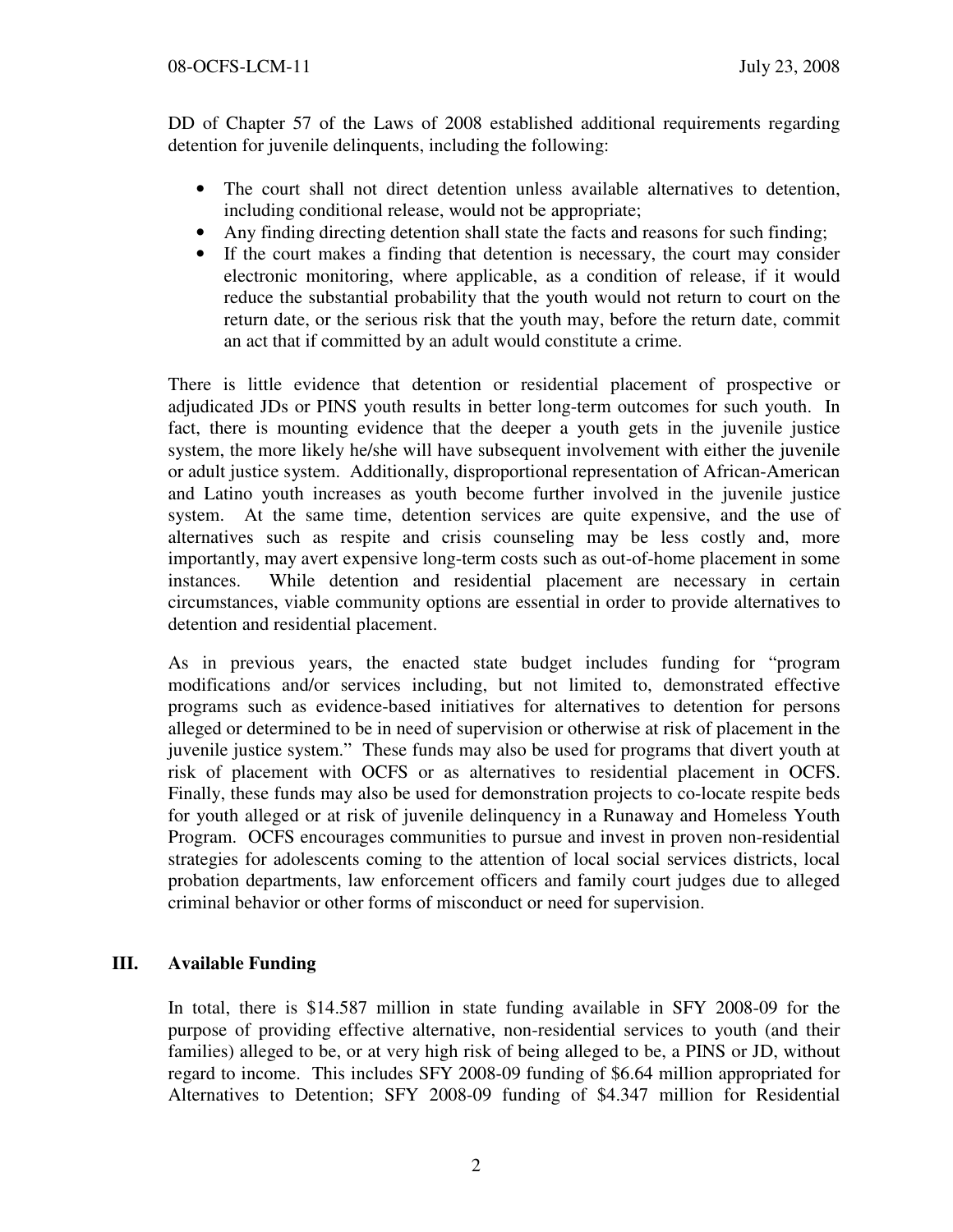Diversion Programs and SFY 2007-08 reappropriated funding of \$3.6 million for Residential Diversion Programs. Total available funding through this Local Commissioners Memorandum is \$14.587 million, a significant increase compared to last year.

LDSSs must apply for these funds by submitting a program description to the applicable Regional Office by August 20, 2008. The program description must indicate the services and expenditures the LDSS will provide as alternatives to detention and/or to prevent residential placement, as well as the specific target population(s). The description should also establish performance outcomes for the program(s) that will be funded, including an estimate that quantifies the reduction in detention care days and/or residential placement in foster care or with OCFS. Additionally, for programs that were supported from previous years' funding that will be continued, the program description must describe the local district's view of the level of effectiveness of the program(s).

Given the amount of available funds, the following guideposts are offered as to the maximum amount that an LDSS is likely to receive. Using the Monitoring Analysis Profiles (MAPS) comparable groupings (see Attachment A): Group 1 (large volume, excluding NYC) counties -- \$397,000; Group 2 (medium volume) counties -- \$249,000; and Group 3 (small volume) counties -- \$137,000. Please note that these amounts are estimates, and actual allocations will depend upon the number of districts applying, the approaches taken, and the anticipated productive use of the funding by applying LDSSs.

In addition to the \$14.587 million in state funds discussed above, LDSSs also have the flexibility to use their SFY 2008-09 Flexible Fund for Family Services (FFFS) to support the prevention of detention and residential placement and related services. As in past years, all the services provided to this population will be related to Temporary Assistance for Needy Families (TANF) Purpose 3 – Reduction of Out-of-Wedlock Pregnancy, thereby making such funds available without regard to income. The amount of FFFS funds LDSSs may use for detention and residential placement prevention and related services is not fixed. As a result, Services and Finance administrative staff are urged to work together to evaluate the LDSS's overall services needs and the best use of the various funding streams that would support detention and residential placement prevention within the overall services budget.

State child welfare services funding is available at 98 percent of 65 percent to LDSSs for detention and placement prevention services, net of federal reimbursement, subject to the child welfare threshold, performance or outcome based provisions for child preventive services and the non-supplantation requirements. The amount of funds an LDSS received in SFY 2004-05 for PINS/Prevention/Detention Diversion Services is not included in the calculation of the LDSS's child welfare threshold, nor will the amount of FFFS funds that an LDSS chooses to use in SFY 2008-09 for such services count toward the LDSS meeting its child welfare threshold. Those LDSS expenditures for PINS/Prevention/Detention Diversion services that become subject to 98 percent of 65 percent state reimbursement also will assist the state in meeting the maintenance of effort (MOE) for Federal Title IV-B, Subpart 1 and 2 funds for child welfare services.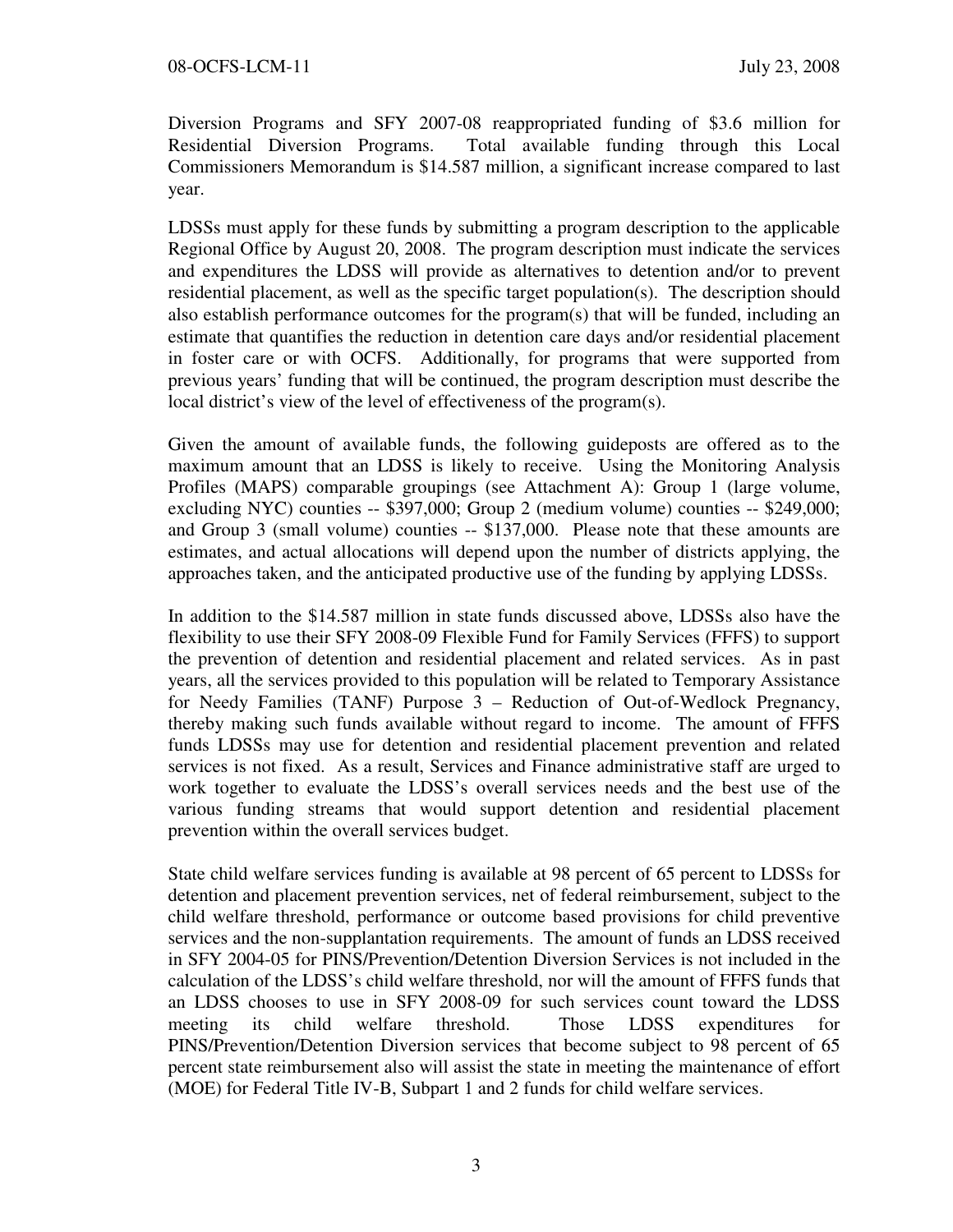In SFY 2007-08, 07 OCFS-LCM-13 (DET PREV-ST 07) provided guidelines for the application process and use of state funding for PINS Prevention/Detention Diversion services. For LDSSs that have not fully expended their allocation for SFY 2007-08, these funds have been extended for another year, which allows for the reimbursement of expenditures for the period ending June 30, 2009, with claims submitted by August 15, 2009.

## IV. Claiming Instructions

The \$14.587 million in state general funds in the SFY 2008-09 Budget aimed at preventing detention use and out-of-home placement for prospective or adjudicated PINS and JDs must be claimed as described below. Expenditures must be for the Purchase of Services (POS) or for eligible administrative activities beginning July 1, 2008, and ending June 30, 2009.

All administrative costs incurred by an LDSS should be coded to the F-17 function and carried through to the LDSS-3274 form entitled "Schedule D-17 Distribution of Allocated Costs to Other Reimbursable Programs." Administrative expenditures should be reported on the Schedule D-17 in a column labeled DET PREV-ST 08 on the appropriate lines.

These expenditures will support an LDSS-3922 (Revision date 12/00), "Reimbursement Claim for Special Projects," with DET PREV-ST 08 indicated in the project name box. Costs should be reported in either the Non-Administration or the Administration columns, depending on the nature of expenditures. Contracts or Memoranda of Understanding (MOU) with private or public entities respectively can be used to provide detention prevention services using funds from this allocation. It is possible to pay the contractor or public entity, based on the terms of service contained in the contract or MOU, without the necessity of entering the served clients into WMS. An acceptable method of cost allocation and other sources of funding will be necessary if the contract includes services for other purposes or populations. If LDSS staff members working on this program are less than full time, they must complete time studies to allocate their costs between the F-17 function and other function(s). LDSSs must be careful not to duplicate other client-specific funding with these funds. Expenditures must be made by June 30, 2009, and must be claimed by August 15, 2009.

The costs of this program are reimbursed at 100 percent with state funds, up to the LDSS's allocation. Unclaimed state funds may also be reallocated to other LDSSs with eligible claims that exceed their allocations. Costs for this purpose also may be charged to the FFFS, if the LDSS chooses to dedicate a portion of its allocation for this purpose. Please refer to 08 OTDA-ADM-2, Section IV.A.5.c., PINS Prevention/Detention Diversion Services. Expenditures reimbursed through the FFFS are submitted via the TANF Reporting and Control System (TRACS). Costs in excess of the Detention Prevention/PINS funds, which are not charged to the FFFS PINS Prevention/Detention Diversion Services, may be charged to the FFFS child welfare direct funds, TANF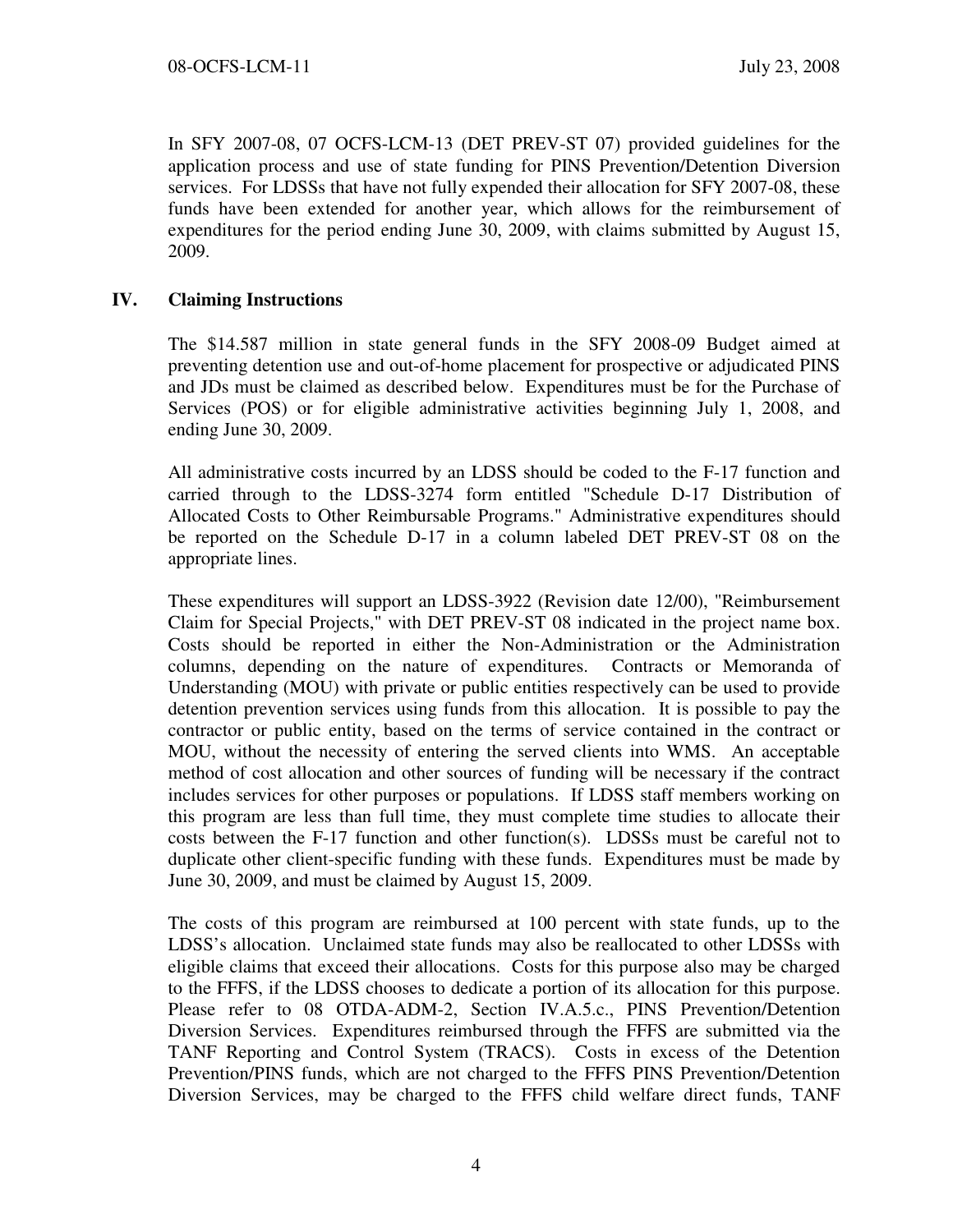Transfer to Title XX (Title XX Below 200%) funds, and/or Title XX regular funds, to the extent the LDSS makes those funds available for child welfare services. Those costs that are not reimbursed with federal funds are eligible for state reimbursement at the rate of 98 percent of 65 percent of costs after any additional federal reimbursement is received, subject to the child welfare threshold. These dollars exceeding the state allocation or the FFFS would be reported as Preventive Services costs on the LDSS-1372 "Schedule G Title XX Services for Recipients" and/or the LDSS-2347-B "Schedule D-2, Allocation for Claiming General Services Administration Expenditures," as applicable. There is no available state funding for A-87 costs.

Local districts may want to consider claiming costs in excess of their allocation as DET PREV-ST 08 in case there is a reallocation of any unspent funds. Once final claims are in and any reallocation is done, then local districts could opt to transfer any remaining claims over the allocation to another funding stream  $-$  e.g., FFFS  $-$  or leave as DET PREV-ST 08 and the excess will be factored into 98 percent of 65 percent state share reimbursement calculations.

Instructions for claiming Purchase of Services expenditures, the form LDSS-3922, and the Schedule G can be found in the Fiscal Reference Manual, Volume 2, Chapter 3. Instructions for completing the Schedule D-17 and Schedule D-2 can be found in the Fiscal Reference Manual, Volume 3 (Volume 4 for New York City), Chapter 18 and Chapter 9, respectively.

The LDSS must sign the LDSS-3922 certification and submit the LDSS-3922 claim to:

Bureau of Financial Services Office of Temporary and Disability Assistance 40 North Pearl Street, Claims Unit, 14C Albany, New York 12243

## V. Contact Information

Programmatic questions should be directed to the appropriate Regional Office, Division of Child Welfare and Community Services:

BRO – Mary Miller (716) 847-3145 User ID: Mary.Miller@ocfs.state.ny.us

RRO – Linda Kurtz (585) 238-8201 User ID: Linda.Kurtz@ocfs.state.ny.us

SRO – Jack Klump (315) 423-1200 User ID: Jack.Klump@ocfs.state.ny.us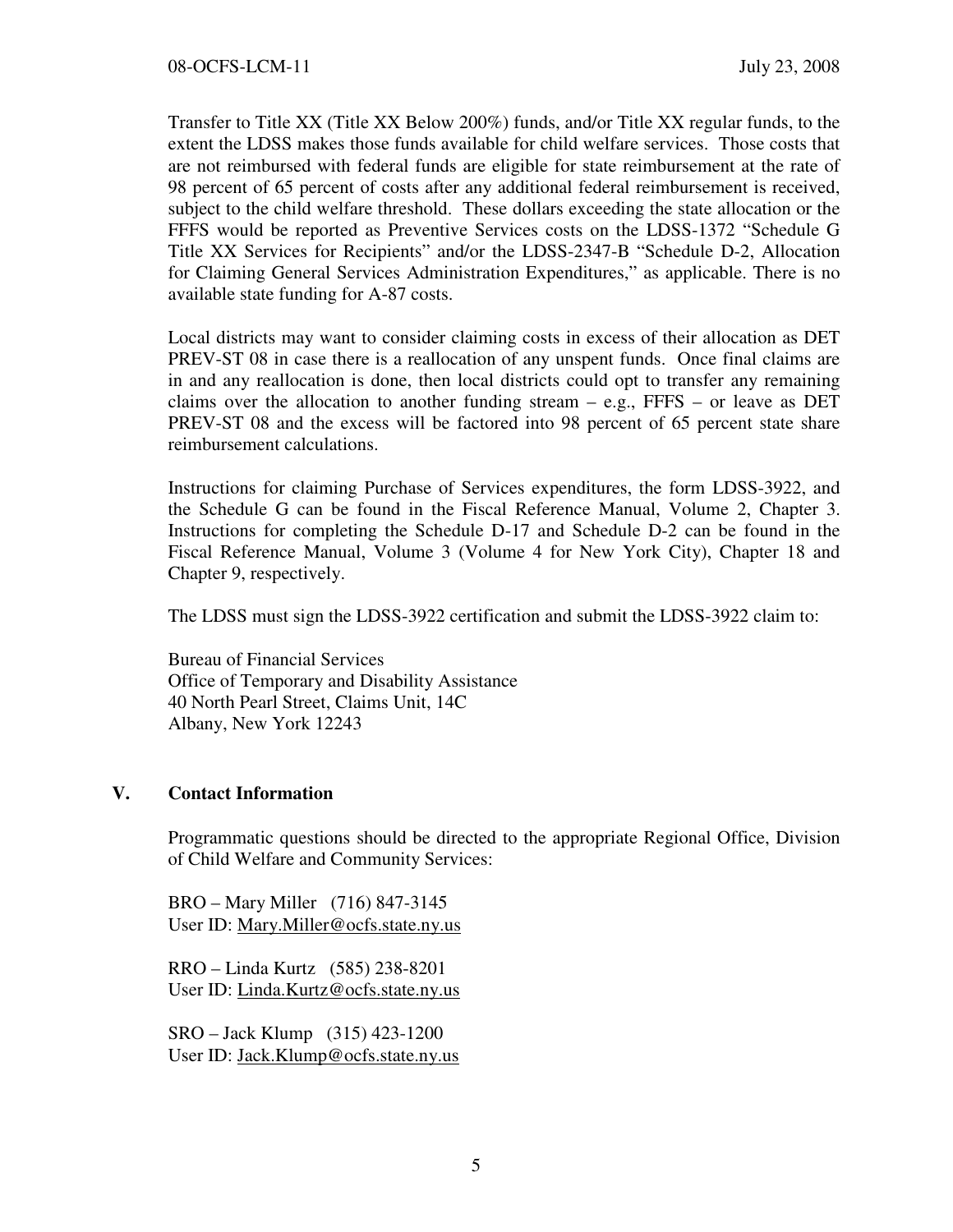08-OCFS-LCM-11 July 23, 2008

ARO – Kerri Barber, Acting Director (518) 486-7078 User ID: Kerri.Barber@ocfs.state.ny.us

SVRO – Pat Sheehy (914) 377-2080 User ID: Patricia.Sheehy@ocfs.state.ny.us

NYCRO – Patricia Beresford (212) 383-1820 User ID: Patricia.Beresford@ocfs.state.ny.us

Questions pertaining to claiming should be directed to the Office of Temporary and Disability Assistance, Bureau of Financial Services:

Regions I - IV: James Carroll 1-800-343-8859, ext. 4-7549 or (518) 474-7549 User ID: James.Carroll@odta.state.ny.us

Region V: Michael Borenstein (631) 854-9704 User ID: Michael.Borenstein@otda.state.ny.us

Region VI: Marian Borenstein, (212)-961-8250 User ID: Marian.Borenstein@otda.state.ny.us

#### Issued By:

/s/ Nancy W. Martinez /s/ Thomas S. Tipple

Name: Nancy W. Martinez Name: Thomas S. Tipple Title: Director Title: Deputy Commissioner Division/Office: Strategic Planning and Division/ Office: Administration Policy Development

\_\_\_\_\_\_\_\_\_\_\_ \_\_\_\_\_\_\_